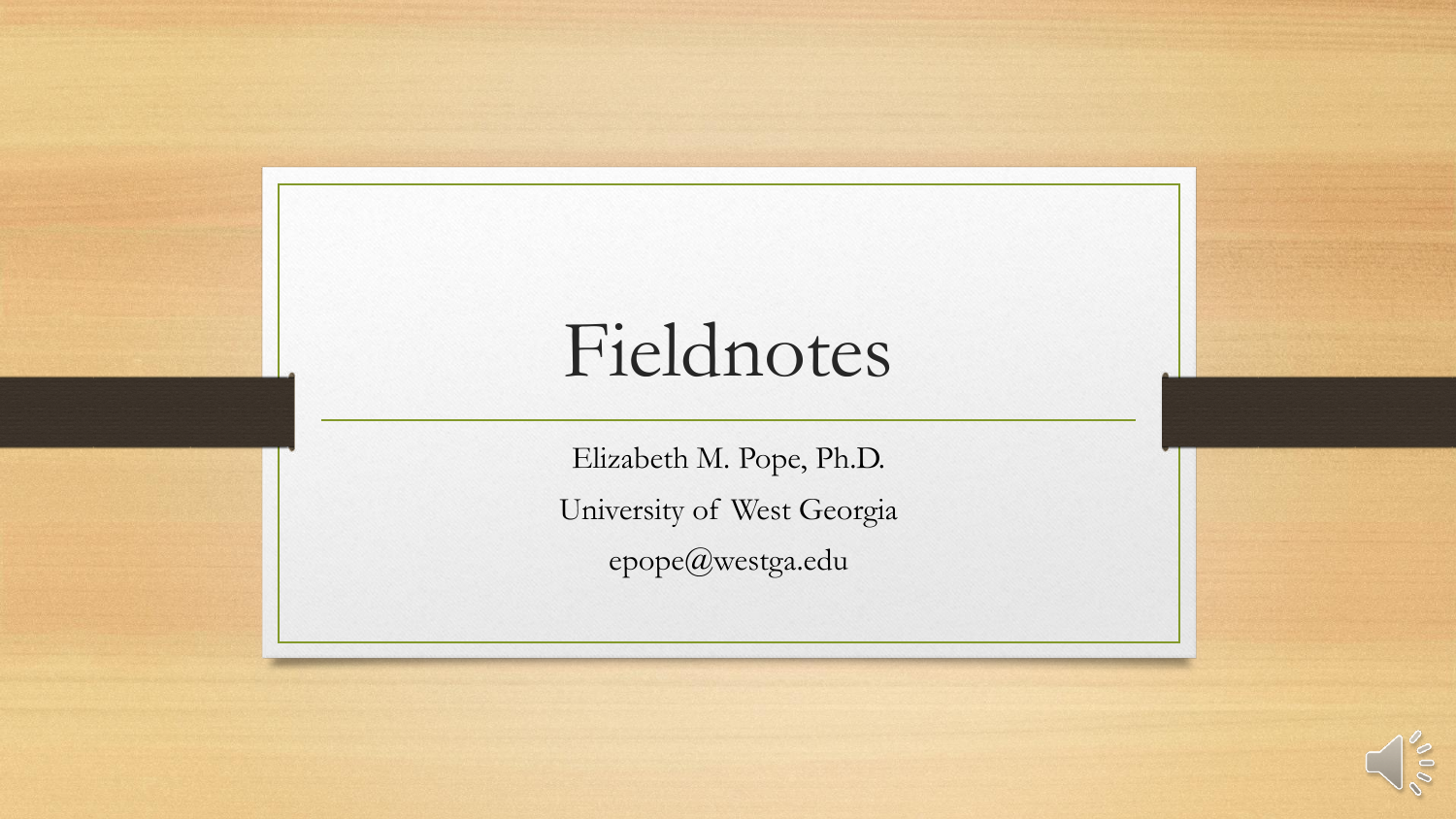## Learning Objectives

- Understand what fieldnotes are
- Determine when and how to take fieldnotes
- Identify appropriate content for fieldnotes
- Distinguish between description and reflection in fieldnotes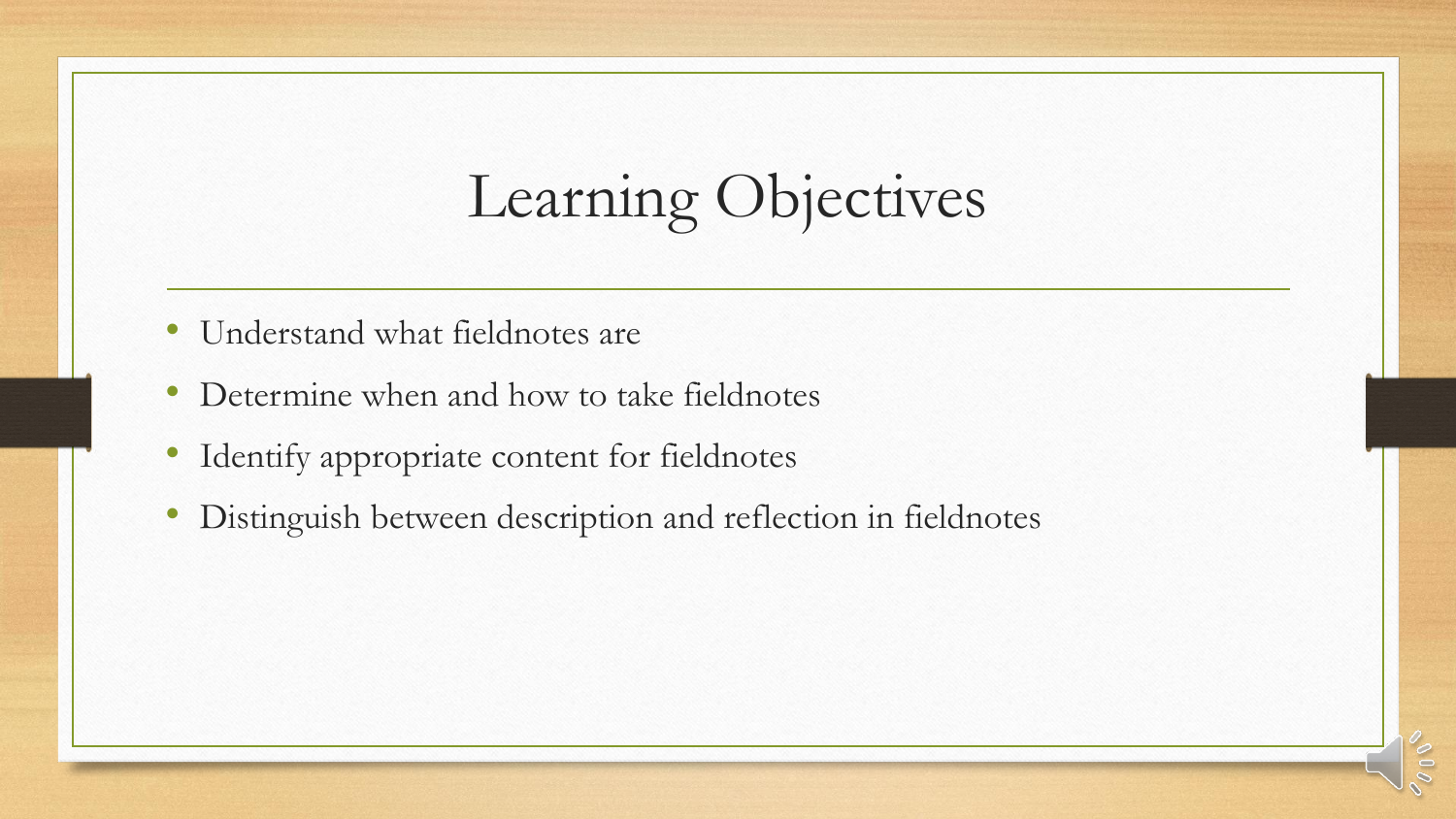#### Fieldnotes

- Fieldnotes = ethnographic record
- What to write down?
- Rich description
- Success of the study determined by fieldnotes

[Photo Source](https://www.flickr.com/photos/acoustic_punk_sound/5067532401/in/photolist-8HNqQi-Tchikm-pCqqPj-U1rrTU-osVKSz-d6wMHC-7o4WRp-SFwrA6-qt4BWV-2an6QGj-8icmno-244rewr-qB1Hek-364nao-ahziwN-9QmGQ9-6if3p3-pbUHte-24sGd8i-pkYqgp-Qd272Z-2dvNWsd-FXjkCM-zbGGZ-4wFjsi-24zV3Qj-ZXRoNn-8ayXAh-7bf8Cj-d6wMVo-4N58eu-aj8kmi-hfTVD2-ZX5ncY-qXu63Q-9vC4ZG-rmrnYy-ebsuz4-TZ1wAv-ZShLPy-2zj8bz-bfqHBX-mESJAg-avF2ez-2GnG45-25E6MXC-dRLzSR-edNS58-Y6GPxN-5GGnyq)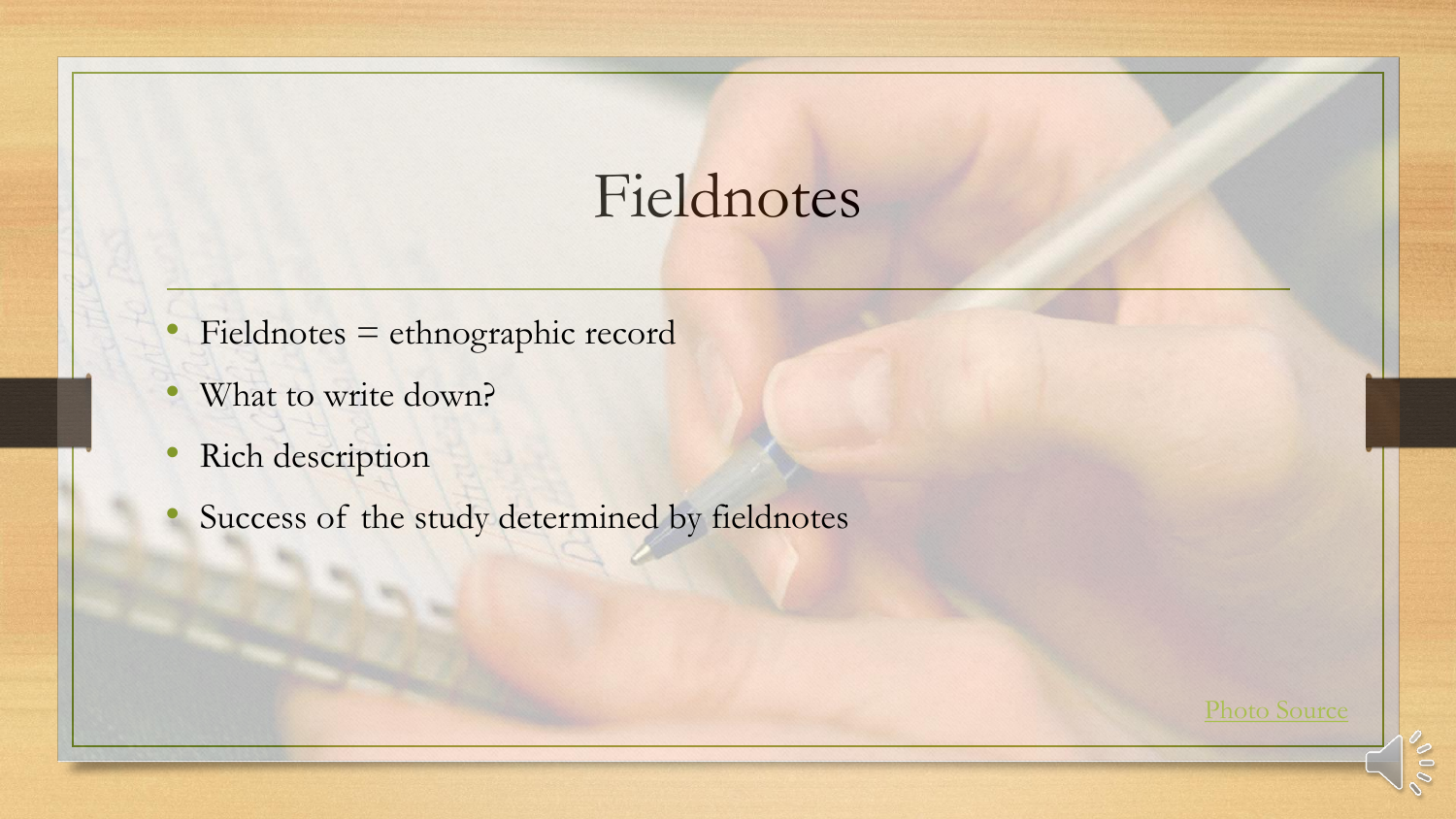#### Mechanics of Taking Fieldnotes

- By hand or electronically
- Organization of individual notes –
	- New set for each observation
	- Front matter
	- Imagery

Observation Notes - 01.16.2017

Location: Local Church

Time & Date: January 16, 2017 / 6:30 - 8:15 PM Set up of room: Large circle of chairs with nothing in the center. Participants: 33 members total - 14 women & 19 men Session Topic: Life after death - session lightly follows model of scrip While there were no pre-assigned readings sent out through email, brought notes for passages of scripture to read aloud.

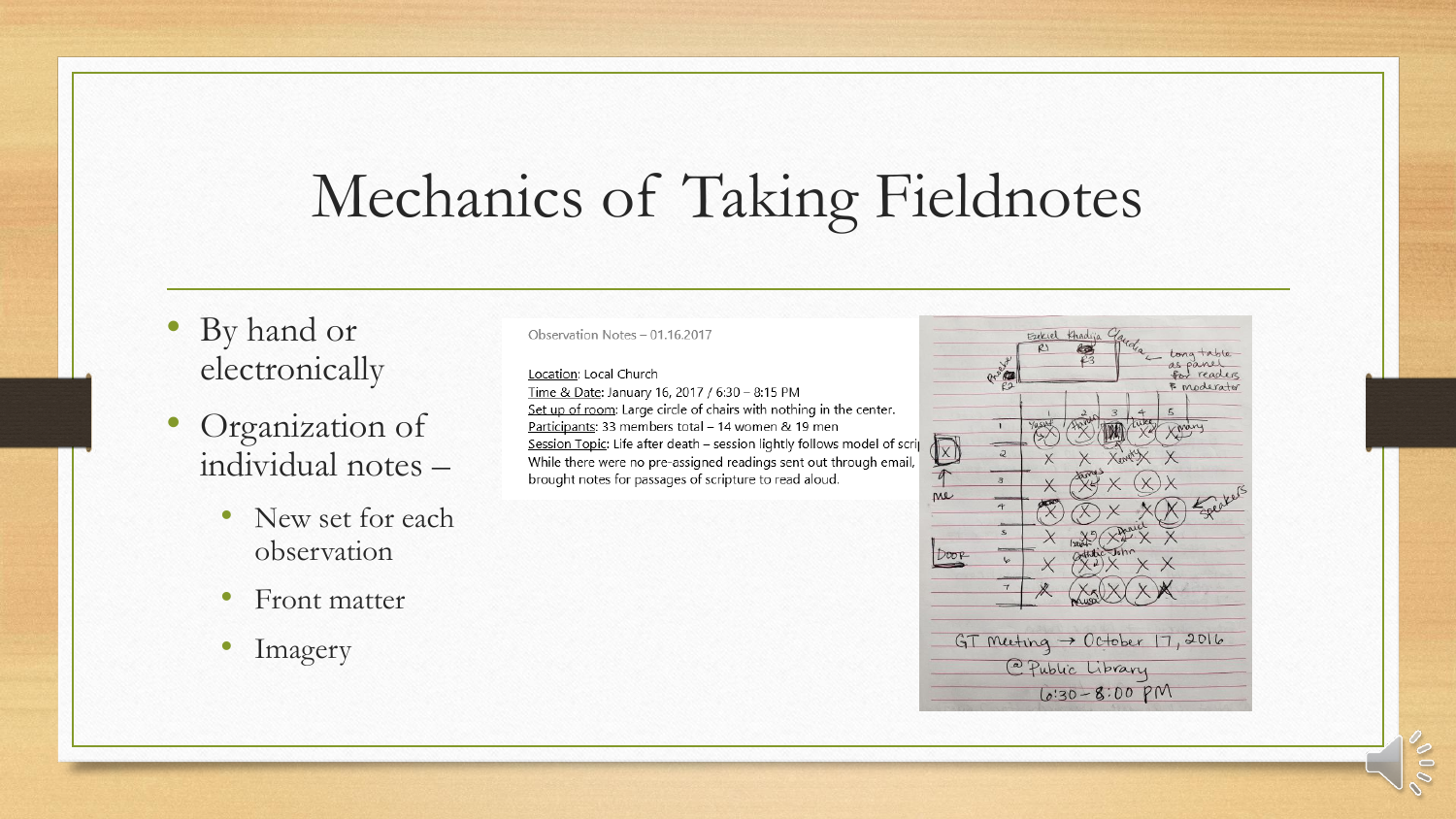## Spradley's 4 Types of Fieldnotes

After Simon finished speaking, Claudia read 1<sup>st</sup> Corinthians 20 about the resurrection of Jesus (possibly to add some scriptural context to the mentioning of the Resurrection in both Simon and Matthew's speeches.) She said, "I loath to add this, but a lot of Christians, when we die, to comfort each other we say, well he or she is in a better place now and we have these conceptions of streets of gold and pearly gates. There's an idea that we are not necessarily conscious, but rather that we're asleep in Heaven. That's not part of popular culture, but that we go into suspension in Heaven because we're all waiting on Jesus Christ and that very special day when the Messiah comes. Is there anything else any Christians want to say?"

In response to this question, Mary asks about Hell. She said, "we haven't heard anyone mention the alternative." Simon replied to her, "well we all know how to get there." Daniel broke in (amidst laughter from others) and said. "No, that would be a point of discussion." Instead of going further on this point, Claudia talked about "the lakes of fire, and there's' a lot of discussion about we're given a choice, and that's the sticky wicket, that we have a choice and you have to choose Heaven or Hell."

Christine, who hadn't spoken yet asked, "I'd be interested to know if the Catholic view is any different than the Protestant Christian view of death and the afterlife?" Phoebe, the resident Catholic in the group since John and his wife were not present at this meeting, answered the question. She said, "the afterlife is a time of purging, it's a process, to come into the presence of God is a time of purging. And that's why we say we pray for each other after we pass on, we pray for that time to be short. It's more like a process of time, before you go into the presence of God, there's a purging." Then Christine asked if that description was similar to what Claudia mentioned about a period of suspension. Phoebe and Claudia both agreed that this was not the case. Phoebe explained that the time of suspension happens after the period of purging. She then read a passage from the book of Matthew from her copy of the New American Version of the Christian Bible about the period of Judgment and purging.

- Spradley's 4 types of fieldnotes
	- Condensed account
	- Expanded account (see image)
	- Fieldwork journal
	- Analysis and interpretation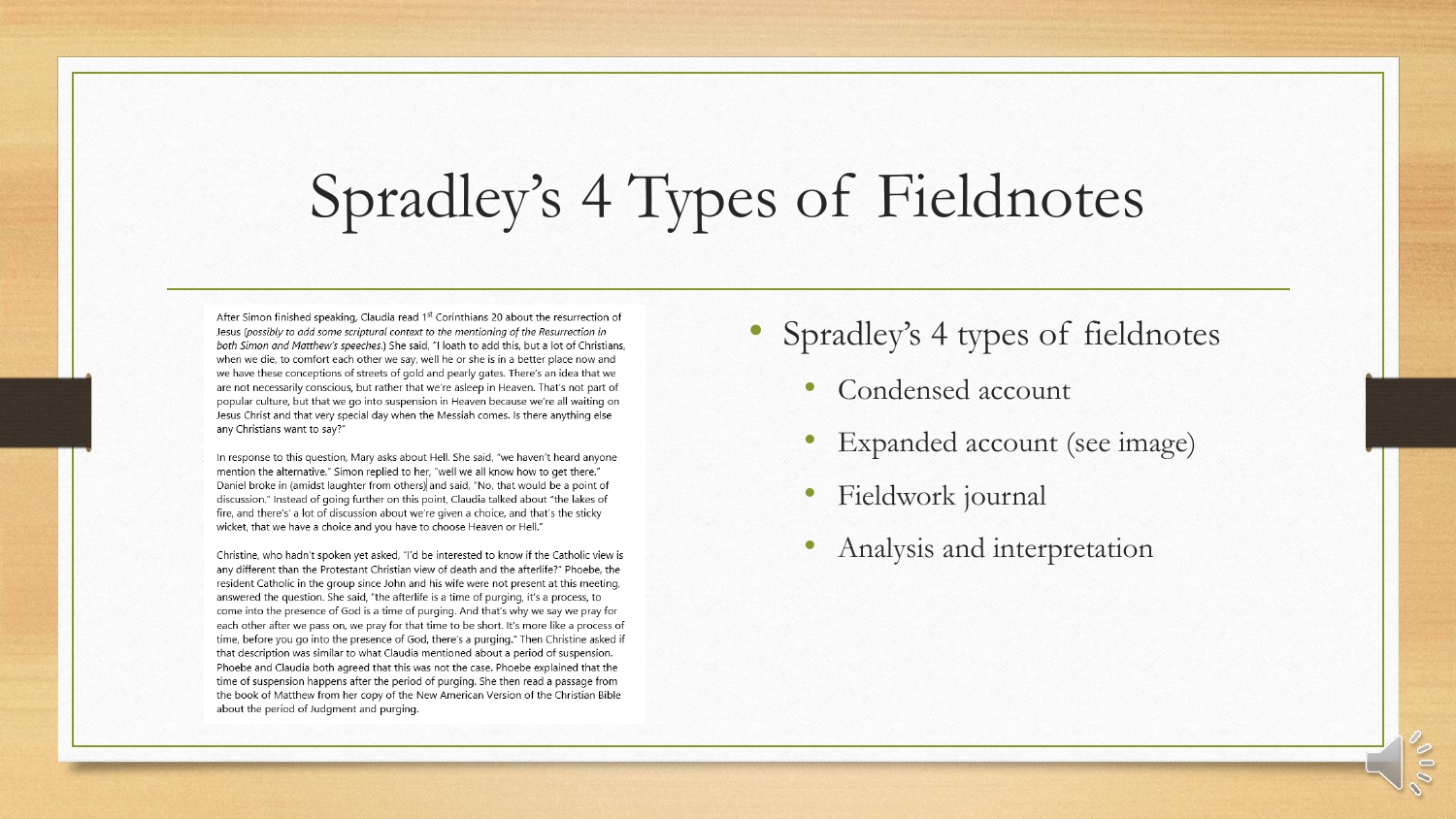## Descriptive vs. Reflective Fieldnotes

- Descriptive Fieldnotes: not summaries – details from what was actually observed in a chronological order
- Reflective fieldnotes: personal account, reflections, assessments, or wonderings about the observation
	- Observer's comments
	- Memos

"The child looked a mess" vs. "The child, who was seven or eight years old, wore faded, muddy dungarees with both knees ripped. His nose was running in a half inch stream down to his mouth, and his face was streaked clean where he had rubbed it with his wet fingers" (Bogdan & Biklen, 2016, p. 117).